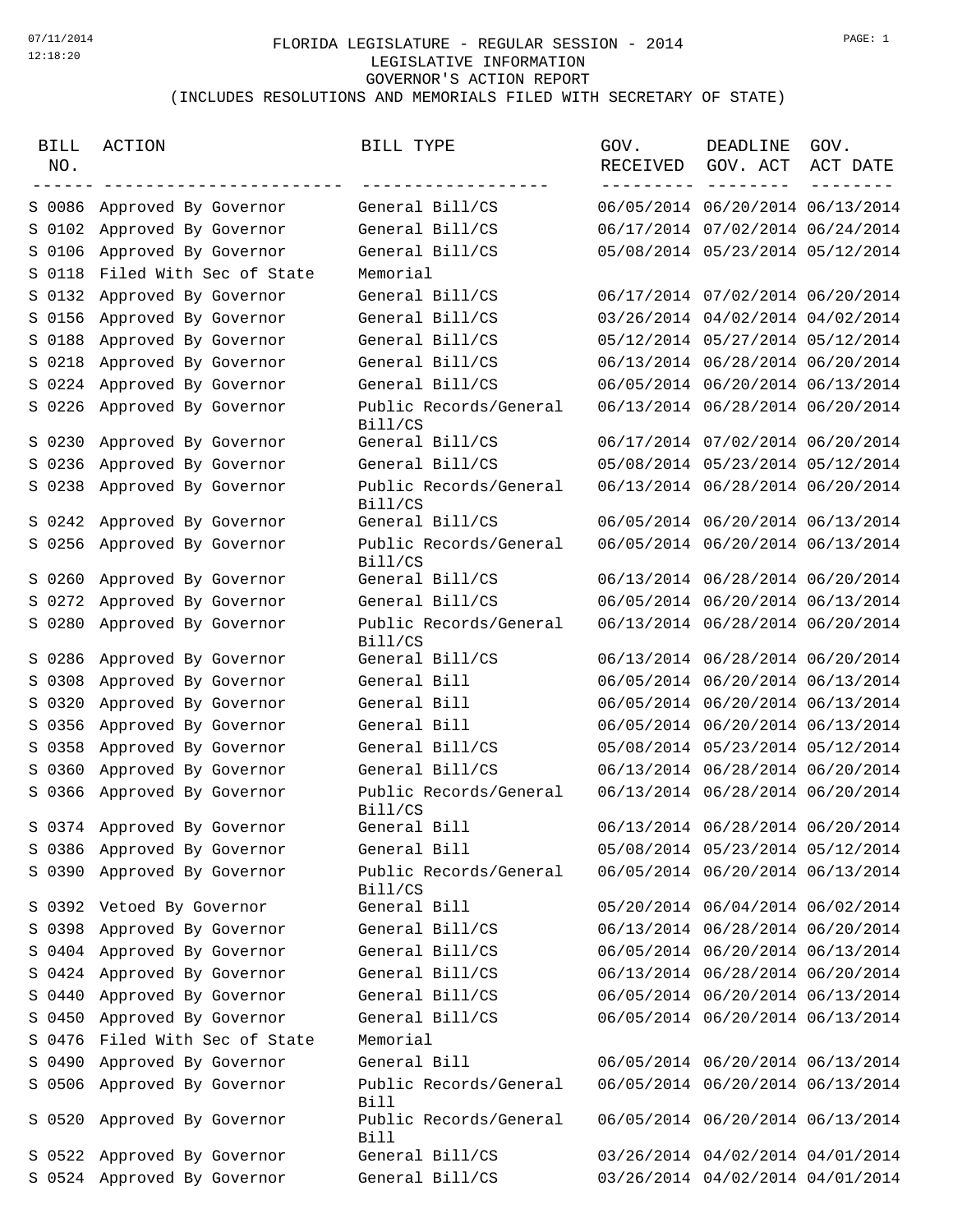## FLORIDA LEGISLATURE - REGULAR SESSION - 2014 07/11/2014 PAGE: 2LEGISLATIVE INFORMATION GOVERNOR'S ACTION REPORT (INCLUDES RESOLUTIONS AND MEMORIALS FILED WITH SECRETARY OF STATE)

| <b>BILL</b><br>NO. | ACTION                         | BILL TYPE                         | GOV.<br>RECEIVED | DEADLINE<br>GOV. ACT             | GOV.<br>ACT DATE |
|--------------------|--------------------------------|-----------------------------------|------------------|----------------------------------|------------------|
|                    | S 0526 Approved By Governor    | General Bill/CS                   |                  | 03/26/2014 04/02/2014 04/01/2014 |                  |
|                    | S 0528 Approved By Governor    | General Bill/CS                   |                  | 03/26/2014 04/02/2014 04/01/2014 |                  |
| S 0536             | Approved By Governor           | General Bill/CS                   |                  | 06/05/2014 06/20/2014 06/13/2014 |                  |
|                    | S 0542 Approved By Governor    | General Bill/CS                   |                  | 06/05/2014 06/20/2014 06/13/2014 |                  |
|                    | S 0590 Approved By Governor    | General Bill/CS                   |                  | 06/05/2014 06/20/2014 06/13/2014 |                  |
|                    | S 0646 Approved By Governor    | Public Records/General<br>Bill/CS |                  | 05/08/2014 05/23/2014 05/12/2014 |                  |
|                    | S 0648 Approved By Governor    | Public Records/General<br>Bill/CS |                  | 05/08/2014 05/23/2014 05/12/2014 |                  |
|                    | S 0650 Approved By Governor    | Public Records/General<br>Bill/CS |                  | 06/05/2014 06/20/2014 06/13/2014 |                  |
|                    | S 0656 Approved By Governor    | Public Records/General<br>Bill/CS |                  | 05/08/2014 05/23/2014 05/12/2014 |                  |
|                    | S 0658 Filed With Sec of State | Memorial                          |                  |                                  |                  |
|                    | S 0670 Approved By Governor    | General Bill/CS                   |                  | 06/05/2014 06/20/2014 06/13/2014 |                  |
|                    | S 0674 Approved By Governor    | General Bill/CS                   |                  | 06/05/2014 06/20/2014 06/13/2014 |                  |
|                    | S 0676 Approved By Governor    | Trust Fund/General Bill           |                  | 05/20/2014 06/04/2014 06/02/2014 |                  |
|                    | S 0678 Approved By Governor    | Trust Fund/General Bill           |                  | 05/20/2014 06/04/2014 06/02/2014 |                  |
|                    | S 0680 Approved By Governor    | Trust Fund/General Bill           |                  | 05/20/2014 06/04/2014 06/02/2014 |                  |
|                    | S 0682 Approved By Governor    | Trust Fund/General Bill           |                  | 05/20/2014 06/04/2014 06/02/2014 |                  |
|                    | S 0684 Approved By Governor    | Trust Fund/General Bill           |                  | 05/20/2014 06/04/2014 06/02/2014 |                  |
|                    | S 0686 Approved By Governor    | Trust Fund/General Bill           |                  | 05/20/2014 06/04/2014 06/02/2014 |                  |
|                    | S 0688 Approved By Governor    | Trust Fund/General Bill           |                  | 05/20/2014 06/04/2014 06/02/2014 |                  |
| S 0702             | Approved By Governor           | General Bill/CS                   |                  | 06/05/2014 06/20/2014 06/13/2014 |                  |
|                    | S 0708 Approved By Governor    | General Bill/CS                   |                  | 06/05/2014 06/20/2014 06/13/2014 |                  |
|                    | S 0730 Approved By Governor    | General Bill/CS                   |                  | 05/08/2014 05/23/2014 05/12/2014 |                  |
|                    | S 0754 Approved By Governor    | General Bill/CS                   |                  | 06/13/2014 06/28/2014 06/20/2014 |                  |
|                    | S 0762 Approved By Governor    | General Bill/CS                   |                  | 06/05/2014 06/20/2014 06/13/2014 |                  |
|                    | S 0796 Approved By Governor    | General Bill                      |                  | 06/05/2014 06/20/2014 06/13/2014 |                  |
|                    | S 0820 Approved By Governor    | General Bill/CS                   |                  | 06/13/2014 06/28/2014 06/20/2014 |                  |
|                    | S 0828 Approved By Governor    | General Bill/CS                   |                  | 06/13/2014 06/28/2014 06/20/2014 |                  |
| S 0836             | Approved By Governor           | General Bill/CS                   |                  | 06/05/2014 06/20/2014 06/13/2014 |                  |
|                    | S 0846 Approved By Governor    | General Bill/CS                   |                  | 06/13/2014 06/28/2014 06/20/2014 |                  |
|                    | S 0850 Approved By Governor    | General Bill/CS                   |                  | 06/13/2014 06/28/2014 06/20/2014 |                  |
|                    | S 0858 Approved By Governor    | Public Records/General<br>Bill/CS |                  | 06/13/2014 06/28/2014 06/20/2014 |                  |
|                    | S 0864 Approved By Governor    | General Bill/CS                   |                  | 05/08/2014 05/23/2014 05/12/2014 |                  |
|                    | S 0932 Approved By Governor    | General Bill                      |                  | 05/08/2014 05/23/2014 05/12/2014 |                  |
|                    | S 0934 Approved By Governor    | Reviser's/General Bill            |                  | 05/08/2014 05/23/2014 05/12/2014 |                  |
|                    | S 0936 Approved By Governor    | Reviser's/General Bill            |                  | 05/08/2014 05/23/2014 05/12/2014 |                  |
|                    | S 0938 Approved By Governor    | Reviser's/General Bill            |                  | 05/08/2014 05/23/2014 05/12/2014 |                  |
|                    | S 0940 Approved By Governor    | Reviser's/General Bill            |                  | 05/08/2014 05/23/2014 05/12/2014 |                  |
|                    | S 0942 Approved By Governor    | Reviser's/General Bill            |                  | 05/08/2014 05/23/2014 05/12/2014 |                  |
|                    | S 0954 Filed With Sec of State | Concurrent Resolution             |                  |                                  |                  |
|                    | S 0996 Approved By Governor    | Public Records/General<br>Bill    |                  | 06/13/2014 06/28/2014 06/20/2014 |                  |
|                    | S 1010 Approved By Governor    | General Bill                      |                  | 06/05/2014 06/20/2014 06/13/2014 |                  |
|                    | S 1012 Approved By Governor    | General Bill/CS                   |                  | 06/05/2014 06/20/2014 06/13/2014 |                  |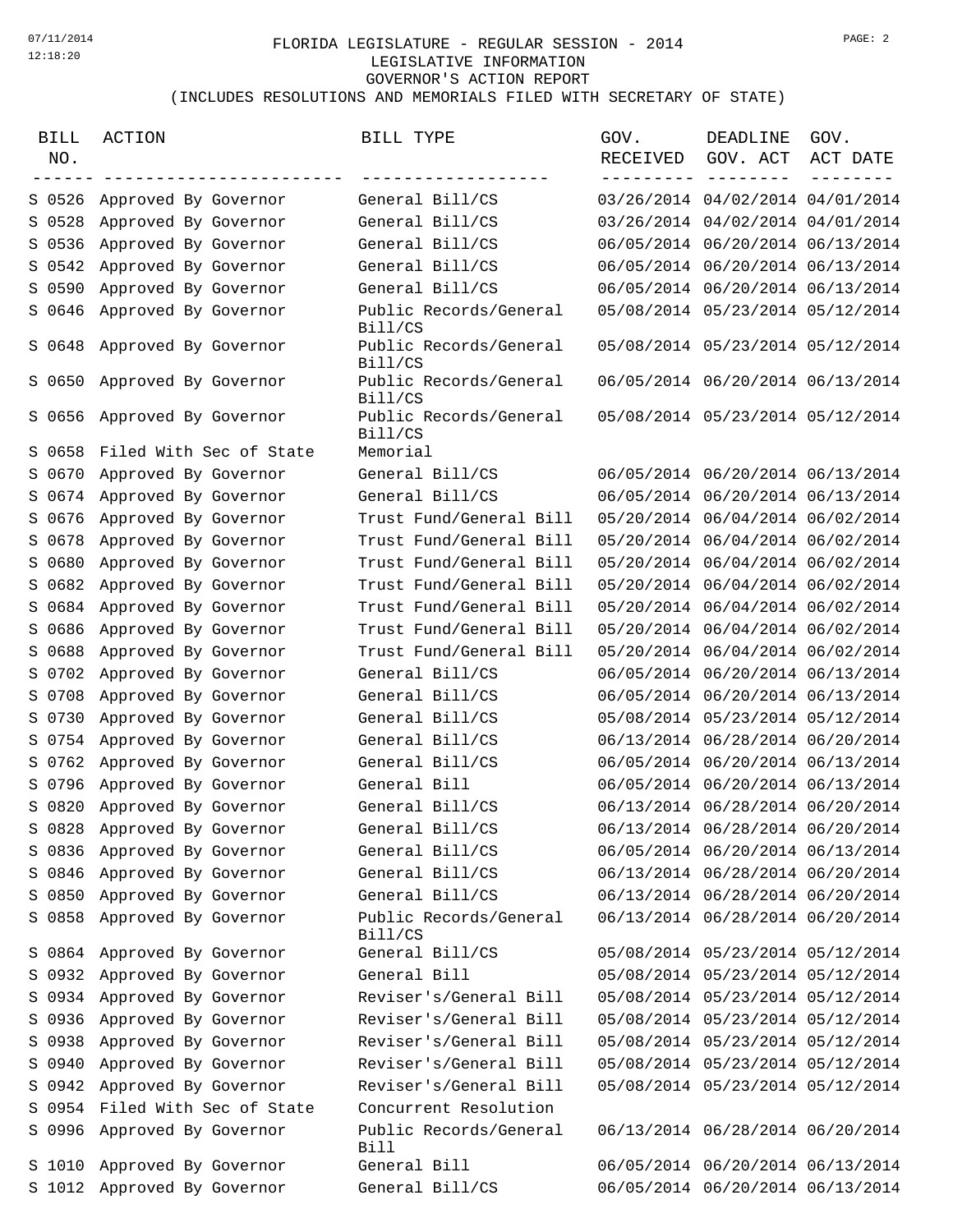## FLORIDA LEGISLATURE - REGULAR SESSION - 2014 07/11/2014 PAGE: 3LEGISLATIVE INFORMATION GOVERNOR'S ACTION REPORT (INCLUDES RESOLUTIONS AND MEMORIALS FILED WITH SECRETARY OF STATE)

| <b>BILL</b><br>NO. | ACTION                         | BILL TYPE                             | GOV.<br>RECEIVED | DEADLINE<br>GOV. ACT             | GOV.<br>ACT DATE |
|--------------------|--------------------------------|---------------------------------------|------------------|----------------------------------|------------------|
|                    | S 1024 Approved By Governor    | General Bill/CS                       |                  | 06/13/2014 06/28/2014 06/20/2014 |                  |
|                    | S 1030 Approved By Governor    | General Bill/CS                       |                  | 06/05/2014 06/20/2014 06/16/2014 |                  |
| S 1036             | Approved By Governor           | General Bill/CS                       |                  | 06/05/2014 06/20/2014 06/13/2014 |                  |
|                    | S 1070 Approved By Governor    | General Bill/CS                       |                  | 06/05/2014 06/20/2014 06/13/2014 |                  |
|                    | S 1108 Approved By Governor    | Public Records/General<br><b>Bill</b> |                  | 06/05/2014 06/20/2014 06/13/2014 |                  |
|                    | S 1140 Approved By Governor    | Public Records/General<br>Bill/CS     |                  | 06/13/2014 06/28/2014 06/20/2014 |                  |
|                    | S 1142 Approved By Governor    | General Bill/CS                       |                  | 06/05/2014 06/20/2014 06/13/2014 |                  |
|                    | S 1174 Filed With Sec of State | Memorial/CS                           |                  |                                  |                  |
|                    | S 1188 Filed With Sec of State | Joint Resolution/CS                   |                  |                                  |                  |
|                    | S 1194 Approved By Governor    | General Bill/CS                       |                  | 06/05/2014 06/20/2014 06/13/2014 |                  |
| S 1238             | Approved By Governor           | General Bill/CS                       |                  | 06/05/2014 06/20/2014 06/13/2014 |                  |
|                    | S 1262 Approved By Governor    | Public Records/General<br><b>Bill</b> |                  | 06/05/2014 06/20/2014 06/13/2014 |                  |
|                    | S 1278 Approved By Governor    | Public Records/General<br>Bill/CS     |                  | 06/05/2014 06/20/2014 06/13/2014 |                  |
|                    | S 1300 Approved By Governor    | Public Records/General<br>Bill/CS     |                  | 06/05/2014 06/20/2014 06/13/2014 |                  |
|                    | S 1308 Approved By Governor    | General Bill/CS                       |                  | 06/05/2014 06/20/2014 06/13/2014 |                  |
|                    | S 1320 Approved By Governor    | Public Records/General<br>Bill/CS     |                  | 06/05/2014 06/20/2014 06/13/2014 |                  |
|                    | S 1344 Approved By Governor    | General Bill/CS                       |                  | 06/05/2014 06/20/2014 06/13/2014 |                  |
|                    | S 1524 Approved By Governor    | General Bill/CS                       |                  | 06/13/2014 06/28/2014 06/20/2014 |                  |
|                    | S 1526 Approved By Governor    | Public Records/General<br>Bill/CS     |                  | 06/13/2014 06/28/2014 06/20/2014 |                  |
|                    | S 1632 Approved By Governor    | General Bill/CS                       |                  | 05/08/2014 05/23/2014 05/12/2014 |                  |
|                    | S 1636 Approved By Governor    | General Bill                          |                  | 06/13/2014 06/28/2014 06/20/2014 |                  |
|                    | S 1642 Approved By Governor    | General Bill/CS                       |                  | 05/08/2014 05/23/2014 05/12/2014 |                  |
|                    | S 1664 Approved By Governor    | General Bill                          |                  | 05/08/2014 05/23/2014 05/12/2014 |                  |
|                    | S 1666 Approved By Governor    | General Bill/CS                       |                  | 06/13/2014 06/28/2014 06/23/2014 |                  |
|                    | S 1672 Approved By Governor    | General Bill/CS                       |                  | 06/05/2014 06/20/2014 06/13/2014 |                  |
|                    | S 1676 Approved By Governor    | General Bill                          |                  | 05/08/2014 05/23/2014 05/12/2014 |                  |
|                    | S 1678 Approved By Governor    | Public Records/General<br><b>Bill</b> |                  | 06/05/2014 06/20/2014 06/13/2014 |                  |
|                    | S 1700 Approved By Governor    | Public Records/General<br><b>Bill</b> |                  | 06/05/2014 06/20/2014 06/16/2014 |                  |
|                    | S 2510 Approved By Governor    | General Bill                          |                  | 05/20/2014 06/04/2014 06/02/2014 |                  |
|                    | S 2514 Approved By Governor    | General Bill                          |                  | 05/20/2014 06/04/2014 06/02/2014 |                  |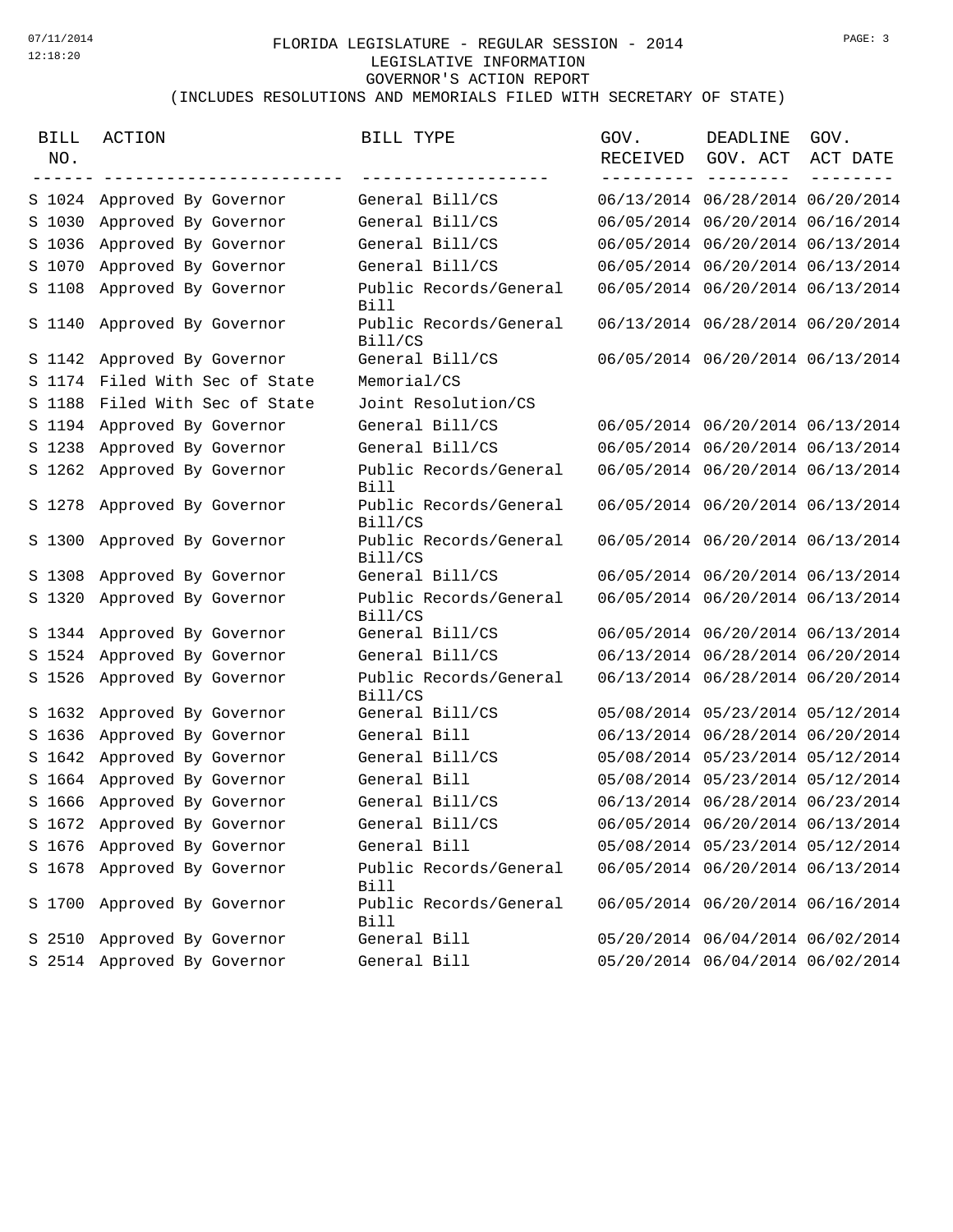## FLORIDA LEGISLATURE - REGULAR SESSION - 2014 07/11/2014 PAGE: 4LEGISLATIVE INFORMATION GOVERNOR'S ACTION REPORT (INCLUDES RESOLUTIONS AND MEMORIALS FILED WITH SECRETARY OF STATE)

| <b>BILL</b><br>NO. | ACTION                         | BILL TYPE                         | GOV.<br>RECEIVED | DEADLINE<br>GOV. ACT             | GOV.<br>ACT DATE |
|--------------------|--------------------------------|-----------------------------------|------------------|----------------------------------|------------------|
|                    | H 0009 Approved By Governor    | General Bill/CS                   |                  | 06/05/2014 06/20/2014 06/13/2014 |                  |
|                    | H 0023 Approved By Governor    | General Bill                      |                  | 05/08/2014 05/23/2014 05/12/2014 |                  |
| H 0041             | Approved By Governor           | General Bill/CS                   |                  | 06/17/2014 07/02/2014 06/20/2014 |                  |
| H 0047             | Approved By Governor           | General Bill/CS                   |                  | 06/05/2014 06/20/2014 06/13/2014 |                  |
|                    | H 0053 Approved By Governor    | General Bill/CS                   |                  | 06/13/2014 06/28/2014 06/20/2014 |                  |
| H 0059             | Approved By Governor           | General Bill/CS                   |                  | 06/13/2014 06/28/2014 06/20/2014 |                  |
| H 0089             | Approved By Governor           | General Bill/CS                   |                  | 06/13/2014 06/28/2014 06/20/2014 |                  |
| H 0097             | Approved By Governor           | General Bill                      |                  | 06/05/2014 06/20/2014 06/13/2014 |                  |
| H 0115             | Approved By Governor           | Public Records/General<br>Bill/CS |                  | 05/08/2014 05/23/2014 05/12/2014 |                  |
| H 0117             | Approved By Governor           | General Bill                      |                  | 05/08/2014 05/23/2014 05/12/2014 |                  |
| H 0175             | Approved By Governor           | General Bill/CS                   |                  | 06/13/2014 06/28/2014 06/20/2014 |                  |
|                    | H 0177 Approved By Governor    | Public Records/General<br>Bill/CS |                  | 06/13/2014 06/28/2014 06/20/2014 |                  |
|                    | H 0225 Approved By Governor    | General Bill/CS                   |                  | 06/13/2014 06/28/2014 06/24/2014 |                  |
| H 0227             | Approved By Governor           | General Bill/CS                   |                  | 06/13/2014 06/28/2014 06/20/2014 |                  |
| H 0231             | Approved By Governor           | General Bill                      |                  | 05/08/2014 05/23/2014 05/12/2014 |                  |
|                    | H 0261 Filed With Sec of State | Memorial/CS                       |                  |                                  |                  |
| H 0271             | Approved By Governor           | General Bill/CS                   |                  | 06/05/2014 06/20/2014 06/13/2014 |                  |
| H 0281             | Filed With Sec of State        | Memorial                          |                  |                                  |                  |
| H 0287             | Approved By Governor           | General Bill/CS                   |                  | 06/05/2014 06/20/2014 06/13/2014 |                  |
| H 0291             | Approved By Governor           | General Bill                      |                  | 06/05/2014 06/20/2014 06/13/2014 |                  |
|                    | H 0313 Approved By Governor    | General Bill/CS                   |                  | 05/08/2014 05/23/2014 05/12/2014 |                  |
| H 0321             | Approved By Governor           | General Bill/CS                   |                  | 06/05/2014 06/20/2014 06/13/2014 |                  |
| H 0323             | Approved By Governor           | General Bill/CS                   |                  | 06/05/2014 06/20/2014 06/13/2014 |                  |
| H 0325             | Approved By Governor           | General Bill/CS                   |                  | 06/05/2014 06/20/2014 06/13/2014 |                  |
| H 0337             | Approved By Governor           | General Bill/CS                   |                  | 05/08/2014 05/23/2014 05/12/2014 |                  |
|                    | H 0343 Approved By Governor    | General Bill/CS                   |                  | 06/13/2014 06/28/2014 06/20/2014 |                  |
| H 0405             | Approved By Governor           | General Bill/CS                   |                  | 06/05/2014 06/20/2014 06/13/2014 |                  |
|                    | H 0409 Approved By Governor    | General Bill/CS                   |                  | 06/13/2014 06/28/2014 06/20/2014 |                  |
|                    | H 0413 Approved By Governor    | General Bill/CS                   |                  | 06/05/2014 06/20/2014 06/13/2014 |                  |
|                    | H 0415 Approved By Governor    | Public Records/General<br>Bill/CS |                  | 06/05/2014 06/20/2014 06/13/2014 |                  |
|                    | H 0427 Approved By Governor    | General Bill                      |                  | 06/13/2014 06/28/2014 06/20/2014 |                  |
| H 0433             | Approved By Governor           | General Bill/CS                   |                  | 05/08/2014 05/23/2014 05/12/2014 |                  |
|                    | H 0485 Approved By Governor    | General Bill/CS                   |                  | 06/13/2014 06/28/2014 06/20/2014 |                  |
|                    | H 0487 Approved By Governor    | General Bill/CS                   |                  | 05/08/2014 05/23/2014 05/12/2014 |                  |
| H 0489             | Approved By Governor           | General Bill/CS                   |                  | 05/08/2014 05/23/2014 05/12/2014 |                  |
|                    | H 0511 Approved By Governor    | General Bill/CS                   |                  | 06/05/2014 06/20/2014 06/13/2014 |                  |
|                    | H 0513 Approved By Governor    | General Bill                      |                  | 06/13/2014 06/28/2014 06/20/2014 |                  |
|                    | H 0515 Approved By Governor    | General Bill/CS                   |                  | 06/05/2014 06/20/2014 06/13/2014 |                  |
|                    | H 0517 Approved By Governor    | General Bill/CS                   |                  | 06/13/2014 06/28/2014 06/20/2014 |                  |
| H 0523             | Approved By Governor           | General Bill/CS                   |                  | 06/13/2014 06/28/2014 06/20/2014 |                  |
|                    | H 0525 Approved By Governor    | Public Records/General<br>Bill/CS |                  | 06/13/2014 06/28/2014 06/20/2014 |                  |
|                    | H 0531 Approved By Governor    | General Bill                      |                  | 06/05/2014 06/20/2014 06/13/2014 |                  |
|                    | H 0559 Approved By Governor    | General Bill                      |                  | 06/05/2014 06/20/2014 06/12/2014 |                  |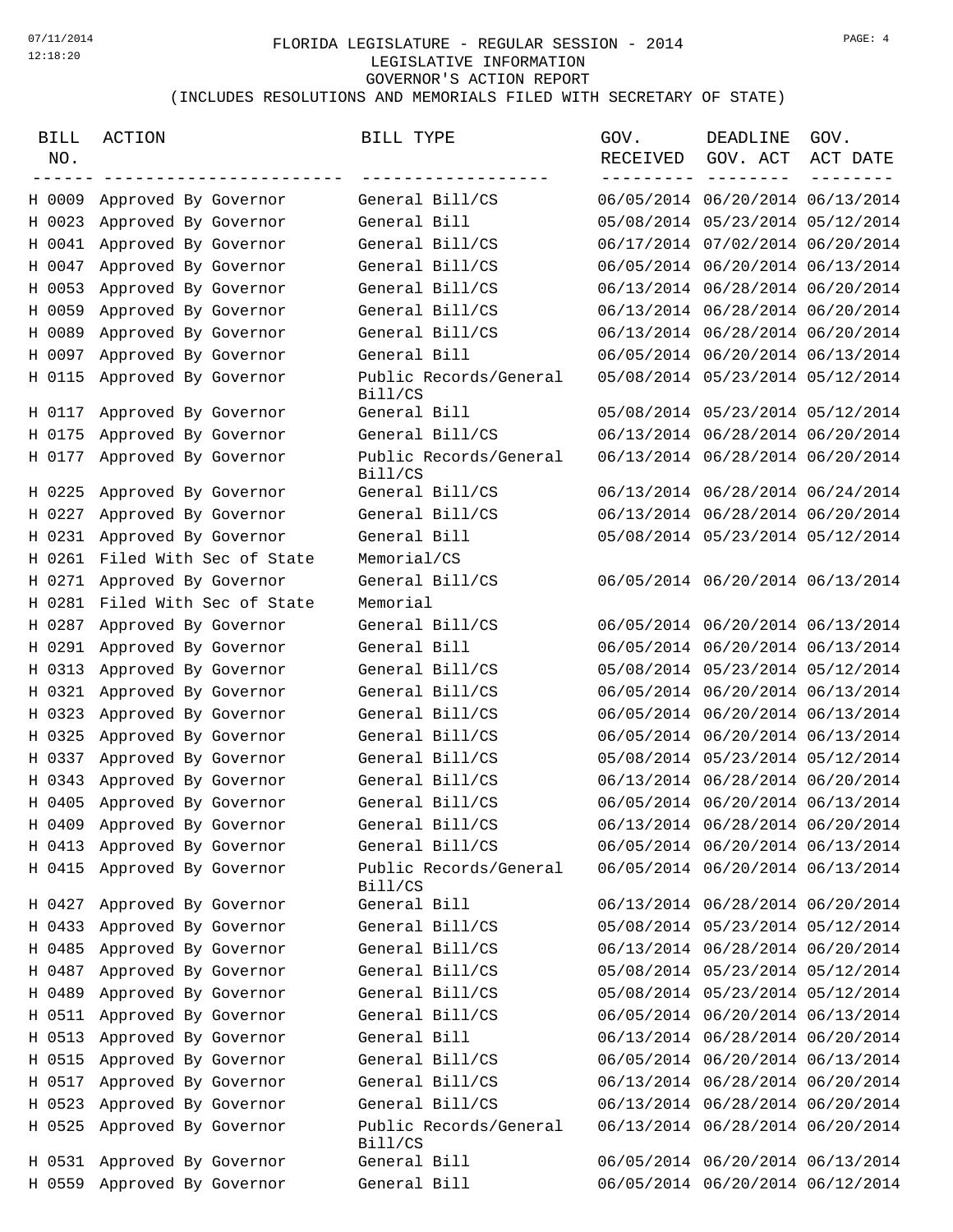## FLORIDA LEGISLATURE - REGULAR SESSION - 2014 07/11/2014 PAGE: 5LEGISLATIVE INFORMATION GOVERNOR'S ACTION REPORT (INCLUDES RESOLUTIONS AND MEMORIALS FILED WITH SECRETARY OF STATE)

| BILL<br>NO. | ACTION<br>-------------------- | BILL TYPE                         | GOV.<br>RECEIVED<br>--------- --- | DEADLINE<br>GOV. ACT<br>$- - - - -$ | GOV.<br>ACT DATE |
|-------------|--------------------------------|-----------------------------------|-----------------------------------|-------------------------------------|------------------|
|             | H 0561 Approved By Governor    | General Bill/CS                   |                                   | 06/13/2014 06/28/2014 06/25/2014    |                  |
|             | H 0591 Approved By Governor    | General Bill/CS                   |                                   | 06/05/2014 06/20/2014 06/13/2014    |                  |
| H 0605      | Approved By Governor           | Local Bill                        |                                   | 05/08/2014 05/23/2014 05/12/2014    |                  |
| H 0609      | Approved By Governor           | General Bill/CS                   |                                   | 05/20/2014 06/04/2014 06/02/2014    |                  |
|             | H 0627 Approved By Governor    | General Bill                      |                                   | 06/13/2014 06/28/2014 06/20/2014    |                  |
| H 0629      | Approved By Governor           | General Bill/CS                   |                                   | 06/05/2014 06/20/2014 06/13/2014    |                  |
| H 0633      | Approved By Governor           | General Bill/CS                   |                                   | 06/05/2014 06/20/2014 06/13/2014    |                  |
| H 0635      | Approved By Governor           | General Bill/CS                   |                                   | 06/05/2014 06/20/2014 06/13/2014    |                  |
| H 0641      | Approved By Governor           | General Bill/CS                   |                                   | 06/13/2014 06/28/2014 06/20/2014    |                  |
| H 0683      | Approved By Governor           | Local Bill                        |                                   | 05/08/2014 05/23/2014 05/12/2014    |                  |
| H 0685      | Approved By Governor           | General Bill/CS                   |                                   | 06/13/2014 06/28/2014 06/20/2014    |                  |
| H 0697      | Approved By Governor           | General Bill/CS                   |                                   | 06/05/2014 06/20/2014 06/16/2014    |                  |
| H 0709      | Approved By Governor           | General Bill/CS                   |                                   | 06/05/2014 06/20/2014 06/18/2014    |                  |
|             | H 0711 Approved By Governor    | Public Records/General<br>Bill/CS |                                   | 06/05/2014 06/20/2014 06/18/2014    |                  |
|             | H 0713 Approved By Governor    | General Bill/CS                   |                                   | 06/05/2014 06/20/2014 06/13/2014    |                  |
| H 0731      | Approved By Governor           | General Bill/CS                   |                                   | 06/05/2014 06/20/2014 06/13/2014    |                  |
| H 0755      | Approved By Governor           | General Bill/CS                   |                                   | 05/08/2014 05/23/2014 05/12/2014    |                  |
| H 0757      | Approved By Governor           | General Bill/CS                   |                                   | 06/05/2014 06/20/2014 06/13/2014    |                  |
| H 0773      | Approved By Governor           | General Bill/CS                   |                                   | 06/05/2014 06/20/2014 06/13/2014    |                  |
| H 0775      | Approved By Governor           | Public Records/General<br>Bill/CS |                                   | 06/05/2014 06/20/2014 06/13/2014    |                  |
|             | H 0781 Approved By Governor    | General Bill/CS                   |                                   | 06/13/2014 06/28/2014 06/20/2014    |                  |
| H 0783      | Approved By Governor           | General Bill/CS                   |                                   | 06/05/2014 06/20/2014 06/13/2014    |                  |
| H 0785      | Approved By Governor           | General Bill/CS                   |                                   | 06/05/2014 06/20/2014 06/13/2014    |                  |
|             | H 0797 Approved By Governor    | General Bill/CS                   |                                   | 06/13/2014 06/28/2014 06/20/2014    |                  |
| H 0803      | Approved By Governor           | General Bill/CS                   |                                   | 05/08/2014 05/23/2014 05/12/2014    |                  |
| H 0805      | Approved By Governor           | General Bill/CS                   |                                   | 06/05/2014 06/20/2014 06/13/2014    |                  |
|             | H 0807 Approved By Governor    | General Bill/CS                   |                                   | 06/05/2014 06/20/2014 06/13/2014    |                  |
| H 0809      | Approved By Governor           | Local Bill                        |                                   | 05/08/2014 05/23/2014 05/12/2014    |                  |
| H 0811      | Approved By Governor           | General Bill/CS                   |                                   | 06/05/2014 06/20/2014 06/13/2014    |                  |
|             | H 0817 Approved By Governor    | Local Bill                        |                                   | 05/08/2014 05/23/2014 05/12/2014    |                  |
| H 0851      | Approved By Governor           | General Bill/CS                   |                                   | 06/05/2014 06/20/2014 06/09/2014    |                  |
|             | H 0863 Approved By Governor    | General Bill/CS                   |                                   | 06/13/2014 06/28/2014 06/20/2014    |                  |
| H 0865      | Approved By Governor           | Public Records/General<br>Bill/CS |                                   | 06/13/2014 06/28/2014 06/20/2014    |                  |
| H 0885      | Approved By Governor           | Local Bill                        |                                   | 05/08/2014 05/23/2014 05/12/2014    |                  |
| H 0911      | Approved By Governor           | Local Bill/CS                     |                                   | 05/08/2014 05/23/2014 05/12/2014    |                  |
| H 0915      | Approved By Governor           | Local Bill                        |                                   | 05/08/2014 05/23/2014 05/12/2014    |                  |
| H 0919      | Approved By Governor           | Local Bill                        |                                   | 05/08/2014 05/23/2014 05/12/2014    |                  |
| H 0929      | Approved By Governor           | Local Bill/CS                     |                                   | 06/05/2014 06/20/2014 06/13/2014    |                  |
|             | H 0931 Approved By Governor    | Local Bill                        |                                   | 05/08/2014 05/23/2014 05/12/2014    |                  |
| H 0949      | Approved By Governor           | Local Bill/CS                     |                                   | 05/08/2014 05/23/2014 05/12/2014    |                  |
| H 0951      | Approved By Governor           | Local Bill/CS                     |                                   | 05/08/2014 05/23/2014 05/12/2014    |                  |
|             | H 0953 Approved By Governor    | General Bill                      |                                   | 06/05/2014 06/20/2014 06/13/2014    |                  |
| H 0955      | Approved By Governor           | General Bill/CS                   |                                   | 06/05/2014 06/20/2014 06/13/2014    |                  |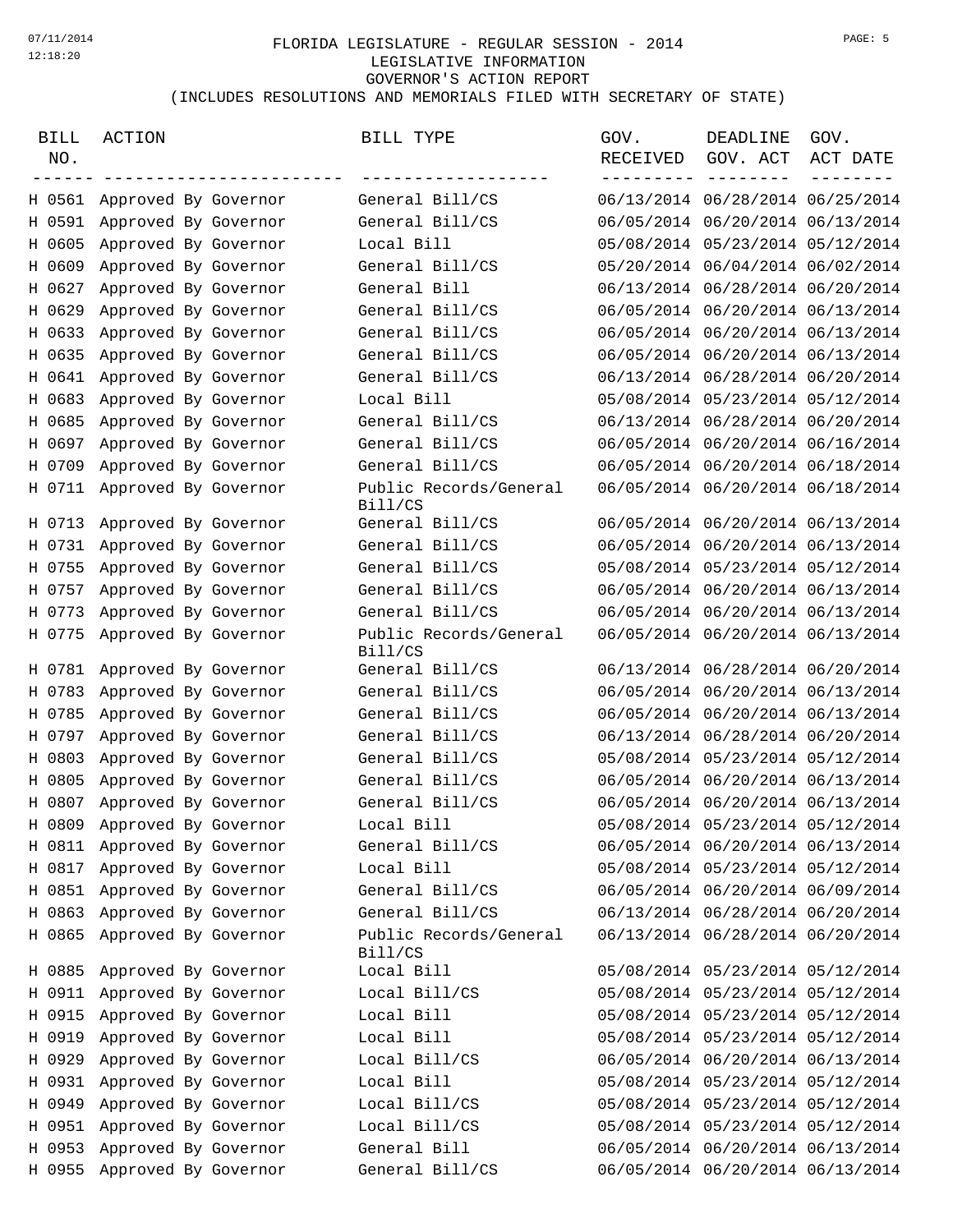## FLORIDA LEGISLATURE - REGULAR SESSION - 2014 07/11/2014 PAGE: 6LEGISLATIVE INFORMATION GOVERNOR'S ACTION REPORT (INCLUDES RESOLUTIONS AND MEMORIALS FILED WITH SECRETARY OF STATE)

| <b>BILL</b><br>NO. | ACTION                           | BILL TYPE<br>-----                | GOV.<br>RECEIVED<br>$---$ | DEADLINE<br>GOV. ACT             | GOV.<br>ACT DATE |
|--------------------|----------------------------------|-----------------------------------|---------------------------|----------------------------------|------------------|
|                    | H 0977 Approved By Governor      | General Bill/CS                   |                           | 06/05/2014 06/20/2014 06/19/2014 |                  |
| H 0979             | Approved By Governor             | General Bill/CS                   |                           | 06/13/2014 06/28/2014 06/20/2014 |                  |
| H 0989             | Approved By Governor             | General Bill/CS                   |                           | 06/05/2014 06/20/2014 06/17/2014 |                  |
|                    | H 0993 Approved By Governor      | Public Records/General<br>Bill/CS |                           | 05/08/2014 05/23/2014 05/12/2014 |                  |
|                    | H 1023 Approved By Governor      | Local Bill/CS                     |                           | 05/20/2014 06/04/2014 06/02/2014 |                  |
| H 1047             | Approved By Governor             | General Bill/CS                   |                           | 06/05/2014 06/20/2014 06/13/2014 |                  |
| H 1049             | Approved By Governor             | General Bill                      |                           | 06/05/2014 06/20/2014 06/13/2014 |                  |
| H 1065             | Approved By Governor             | General Bill/CS                   |                           | 06/05/2014 06/20/2014 06/13/2014 |                  |
| H 1089             | Approved By Governor             | General Bill/CS                   |                           | 06/05/2014 06/20/2014 06/13/2014 |                  |
| H 1131             | Approved By Governor             | General Bill/CS                   |                           | 06/05/2014 06/20/2014 06/13/2014 |                  |
| H 1143             | Approved By Governor             | Local Bill/CS                     |                           | 05/08/2014 05/23/2014 05/12/2014 |                  |
| H 1145             | Approved By Governor             | Local Bill/CS                     |                           | 05/08/2014 05/23/2014 05/12/2014 |                  |
| H 1161             | Approved By Governor             | General Bill/CS                   |                           | 06/13/2014 06/28/2014 06/20/2014 |                  |
| H 1179             | Approved By Governor             | General Bill/CS                   |                           | 06/05/2014 06/20/2014 06/13/2014 |                  |
| H 1199             | Approved By Governor             | Local Bill                        |                           | 05/08/2014 05/23/2014 05/12/2014 |                  |
| H 1297             | Approved By Governor             | Local Bill                        |                           | 05/08/2014 05/23/2014 05/12/2014 |                  |
| H 1335             | Approved By Governor             | Local Bill                        |                           | 05/08/2014 05/23/2014 05/12/2014 |                  |
| H 1337             | Approved By Governor             | Local Bill/CS                     |                           | 05/08/2014 05/23/2014 05/12/2014 |                  |
| H 1363             | Approved By Governor             | General Bill/CS                   |                           | 06/05/2014 06/20/2014 06/13/2014 |                  |
| H 1367             | Approved By Governor             | Local Bill                        |                           | 05/08/2014 05/23/2014 05/12/2014 |                  |
| H 1373             | Approved By Governor             | Local Bill/CS                     |                           | 05/08/2014 05/23/2014 05/12/2014 |                  |
| H 1385             | Approved By Governor             | General Bill/CS                   |                           | 06/05/2014 06/20/2014 06/13/2014 |                  |
| H 1399             | Approved By Governor             | Local Bill                        |                           | 05/08/2014 05/23/2014 05/12/2014 |                  |
| H 1401             | Approved By Governor             | Local Bill                        |                           | 05/08/2014 05/23/2014 05/12/2014 |                  |
| H 1441             | Approved By Governor             | Local Bill/CS                     |                           | 05/08/2014 05/23/2014 05/12/2014 |                  |
| H 1443             | Approved By Governor             | Local Bill/CS                     |                           | 05/08/2014 05/23/2014 05/12/2014 |                  |
| H 1445             | Approved By Governor             | Local Bill/CS                     |                           | 05/08/2014 05/23/2014 05/12/2014 |                  |
|                    | H 5001 Vetoed Spec. Line Item(s) | General Bill                      |                           | 05/20/2014 06/04/2014 06/02/2014 |                  |
|                    | H 5003 Approved By Governor      | General Bill                      |                           | 05/20/2014 06/04/2014 06/02/2014 |                  |
| H 5005             | Approved By Governor             | General Bill                      |                           | 05/20/2014 06/04/2014 06/02/2014 |                  |
| H 5007             | Approved By Governor             | General Bill                      |                           | 05/20/2014 06/04/2014 06/02/2014 |                  |
|                    | H 5101 Approved By Governor      | General Bill                      |                           | 05/20/2014 06/04/2014 06/02/2014 |                  |
|                    | H 5201 Approved By Governor      | General Bill                      |                           | 05/20/2014 06/04/2014 06/02/2014 |                  |
| H 5203             | Approved By Governor             | General Bill                      |                           | 06/05/2014 06/20/2014 06/18/2014 |                  |
| H 5301             | Approved By Governor             | General Bill                      |                           | 05/20/2014 06/04/2014 06/02/2014 |                  |
| H 5303             | Approved By Governor             | General Bill                      |                           | 05/20/2014 06/04/2014 06/02/2014 |                  |
| H 5403             | Approved By Governor             | General Bill                      |                           | 05/20/2014 06/04/2014 06/02/2014 |                  |
| H 5501             | Approved By Governor             | General Bill                      |                           | 05/20/2014 06/04/2014 06/02/2014 |                  |
| H 5601             | Approved By Governor             | General Bill                      |                           | 05/08/2014 05/23/2014 05/12/2014 |                  |
| H 7005             | Approved By Governor             | General Bill/CS                   |                           | 06/13/2014 06/28/2014 06/20/2014 |                  |
| H 7007             | Approved By Governor             | Public Records/General            |                           | 06/13/2014 06/28/2014 06/20/2014 |                  |
|                    |                                  | Bill/CS                           |                           |                                  |                  |
|                    | H 7009 Approved By Governor      | General Bill                      |                           | 06/05/2014 06/20/2014 06/13/2014 |                  |
| H 7015             | Approved By Governor             | General Bill/CS                   |                           | 03/26/2014 04/02/2014 03/31/2014 |                  |
| H 7023             | Approved By Governor             | General Bill/CS                   |                           | 06/13/2014 06/28/2014 06/20/2014 |                  |
|                    |                                  |                                   |                           |                                  |                  |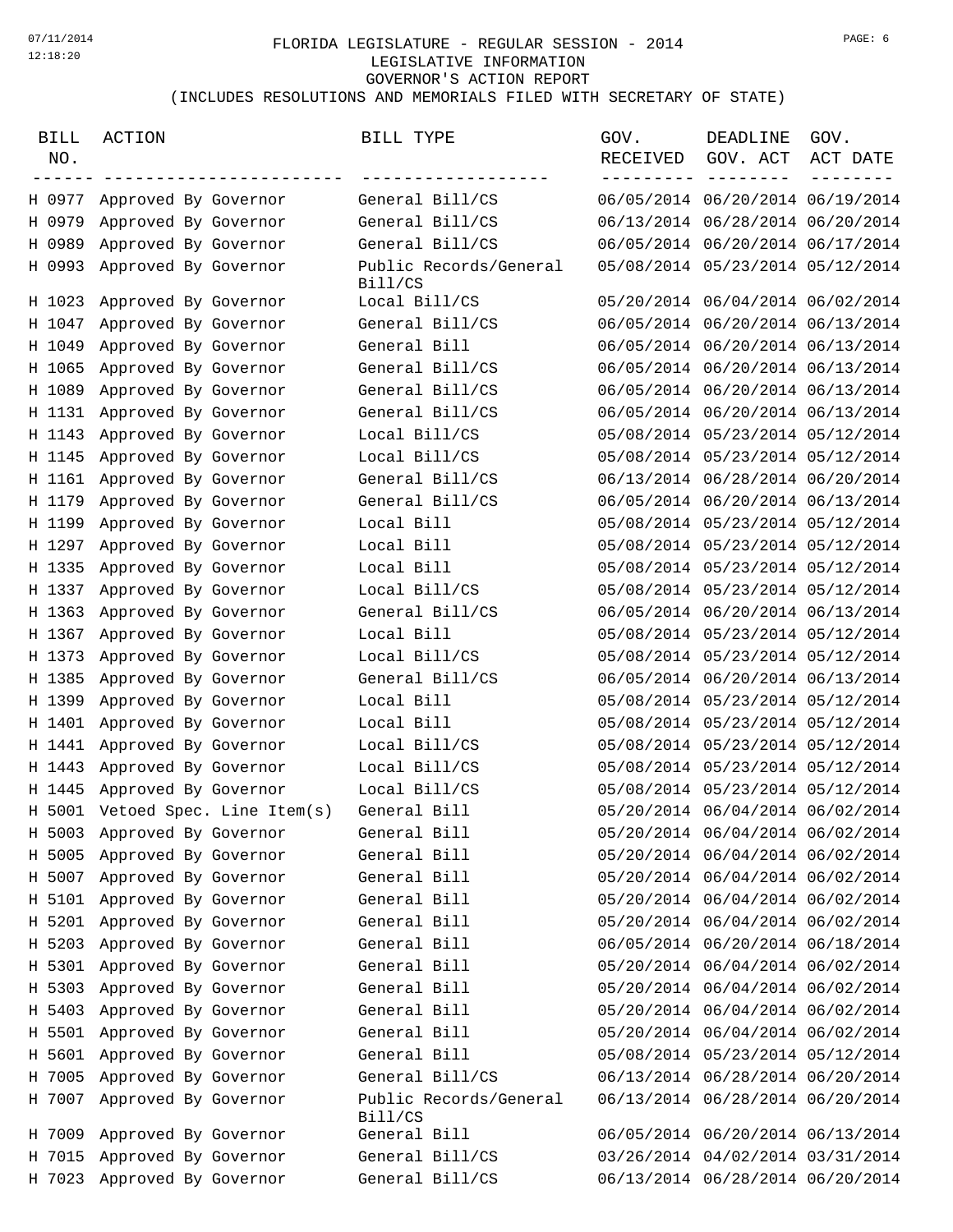## FLORIDA LEGISLATURE - REGULAR SESSION - 2014 07/11/2014 PAGE: 7LEGISLATIVE INFORMATION GOVERNOR'S ACTION REPORT (INCLUDES RESOLUTIONS AND MEMORIALS FILED WITH SECRETARY OF STATE)

| <b>BILL</b><br>NO. | ACTION                         | BILL TYPE                      | GOV.<br>RECEIVED | DEADLINE<br>GOV. ACT             | GOV.<br>ACT DATE |
|--------------------|--------------------------------|--------------------------------|------------------|----------------------------------|------------------|
| H 7029             | Approved By Governor           | General Bill                   |                  | 06/13/2014 06/28/2014 06/20/2014 |                  |
| H 7031             | Approved By Governor           | General Bill                   |                  | 05/08/2014 05/23/2014 05/12/2014 |                  |
| H 7035             | Approved By Governor           | General Bill/CS                |                  | 06/13/2014 06/28/2014 06/20/2014 |                  |
| H 7037             | Approved By Governor           | General Bill/CS                |                  | 06/05/2014 06/20/2014 06/13/2014 |                  |
| H 7051             | Approved By Governor           | General Bill/CS                |                  | 06/05/2014 06/20/2014 06/13/2014 |                  |
| H 7055             | Approved By Governor           | General Bill/CS                |                  | 06/13/2014 06/28/2014 06/17/2014 |                  |
| H 7073             | Approved By Governor           | General Bill                   |                  | 06/13/2014 06/28/2014 06/20/2014 |                  |
| H 7077             | Approved By Governor           | General Bill/CS                |                  | 06/05/2014 06/20/2014 06/13/2014 |                  |
| H 7081             | Approved By Governor           | General Bill/CS                |                  | 05/08/2014 05/23/2014 05/12/2014 |                  |
| H 7089             | Approved By Governor           | General Bill                   |                  | 06/05/2014 06/20/2014 06/13/2014 |                  |
| H 7091             | Approved By Governor           | General Bill/CS                |                  | 06/05/2014 06/20/2014 06/13/2014 |                  |
| H 7093             | Approved By Governor           | General Bill/CS                |                  | 06/05/2014 06/20/2014 06/13/2014 |                  |
| H 7095             | Approved By Governor           | General Bill/CS                |                  | 06/13/2014 06/28/2014 06/20/2014 |                  |
| H 7097             | Approved By Governor           | General Bill                   |                  | 06/05/2014 06/20/2014 06/13/2014 |                  |
| H 7141             | Approved By Governor           | General Bill/CS                |                  | 06/05/2014 06/20/2014 06/17/2014 |                  |
| H 7145             | Approved By Governor           | General Bill                   |                  | 06/05/2014 06/20/2014 06/13/2014 |                  |
| H 7147             | Approved By Governor           | General Bill/CS                |                  | 06/05/2014 06/20/2014 06/13/2014 |                  |
| H 7163             | Approved By Governor           | General Bill                   |                  | 06/13/2014 06/28/2014 06/20/2014 |                  |
| H 7171             | Approved By Governor           | General Bill                   |                  | 06/05/2014 06/20/2014 06/13/2014 |                  |
| H 7175             | Approved By Governor           | General Bill                   |                  | 06/13/2014 06/28/2014 06/20/2014 |                  |
| H 7177             | Approved By Governor           | Public Records/General<br>Bill |                  | 06/05/2014 06/20/2014 06/13/2014 |                  |
|                    | H 8005 Filed With Sec of State | Concurrent Resolution          |                  |                                  |                  |